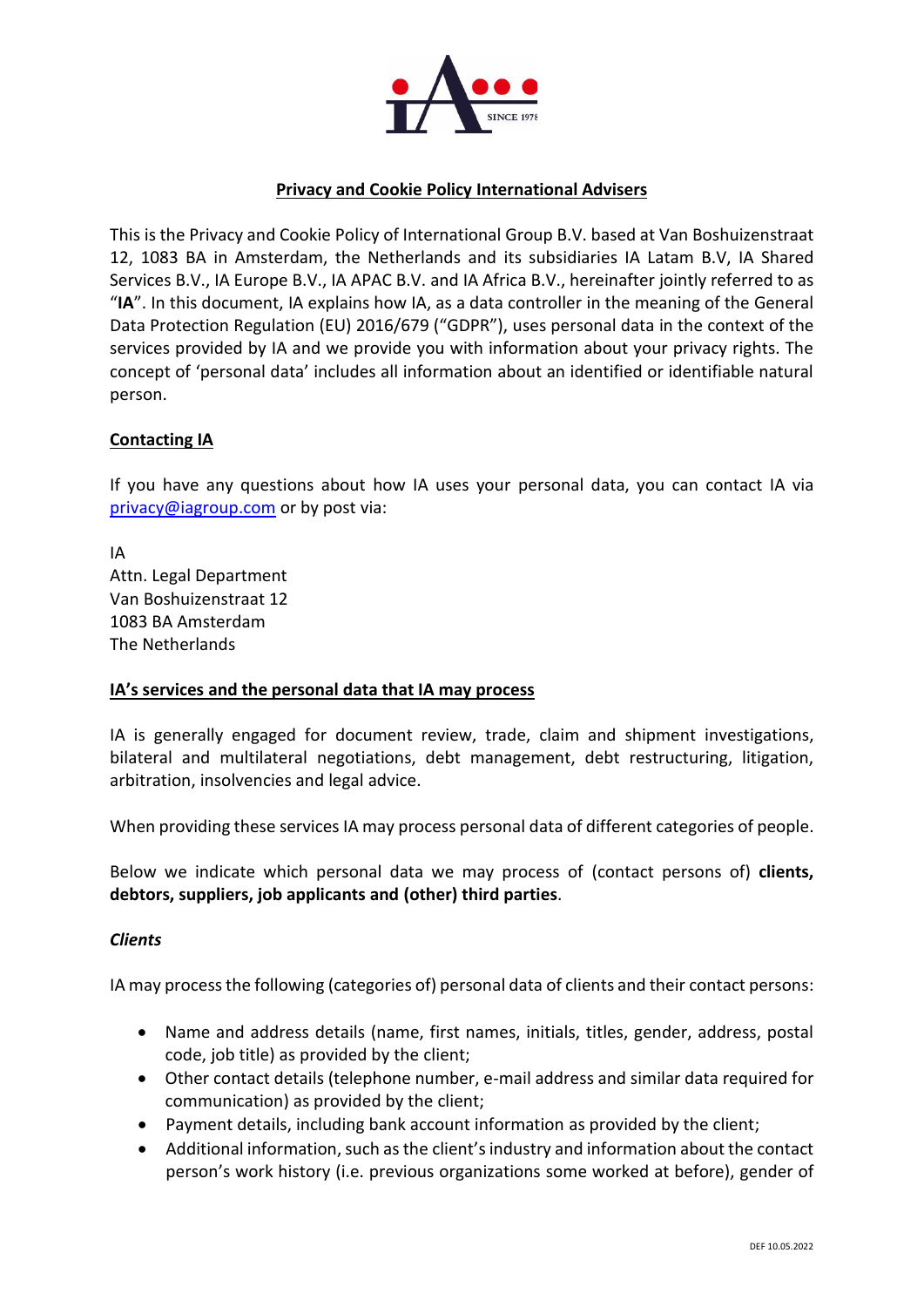

the contact person(s), mailing language, areas of interest, home address, birthday, a spouse/partner's name, hobbies, and other personal notes as collected during contacts with the contact person(s) of the client;

- File reference numbers and information about client's clients;
- In addition thereto if you use IA' Portal: login-details such as user name and password and any personal data relating to you that you enter into the open text field;
- Other data of which the processing is required by or necessary to comply with applicable laws or regulations, as provided by the client, obtained from a public source, obtained from supervisory or regulatory authorities or another third party.

# *Debtors*

If you are a debtor in a file that is entrusted to IA by a client, IA performs an in-depth investigation. Through this investigation, IA may process the following (categories of) personal data obtained via our client, via public sources, obtained from supervisory or regulatory authorities or another third party or directly from you if you provide such personal data to us:

- Name and address details (name, first names, initials, titles, gender, address, postal code, job title);
- Other contact details (telephone number, e-mail address and similar data required for communication);
- Claim amount;
- Commercial, financial and trade history;
- Shareholder and/or director's information;
- Information regarding assets; bank accounts and other sources of income;
- Additional such as the industry the debtor works in, work history (i.e. previous organizations some worked at before), gender, mailing language, areas of interest, home address, birthday, a spouse/partner's name, hobbies, and other personal notes.
- Other data of debtors of which the processing is required by or necessary to comply with applicable laws or regulations.

IA' clients can obtain access to IA' Portal in which they can find information about their cases. The Portal contains general file information including the name of the debtor, the claim amount, information about IA' client's client and IA' file reference number and the client can add additional information in an open text field.

# *Suppliers*

IA may process the following (categories of) personal data of persons from whom IA purchases products or services or who work for these **suppliers:**

- Name and address details (name, first names, initials, titles, gender, address, postal code, residence) as provided by the supplier;
- Other contact details (telephone number, e-mail address and similar data required for communication) as provided by the supplier;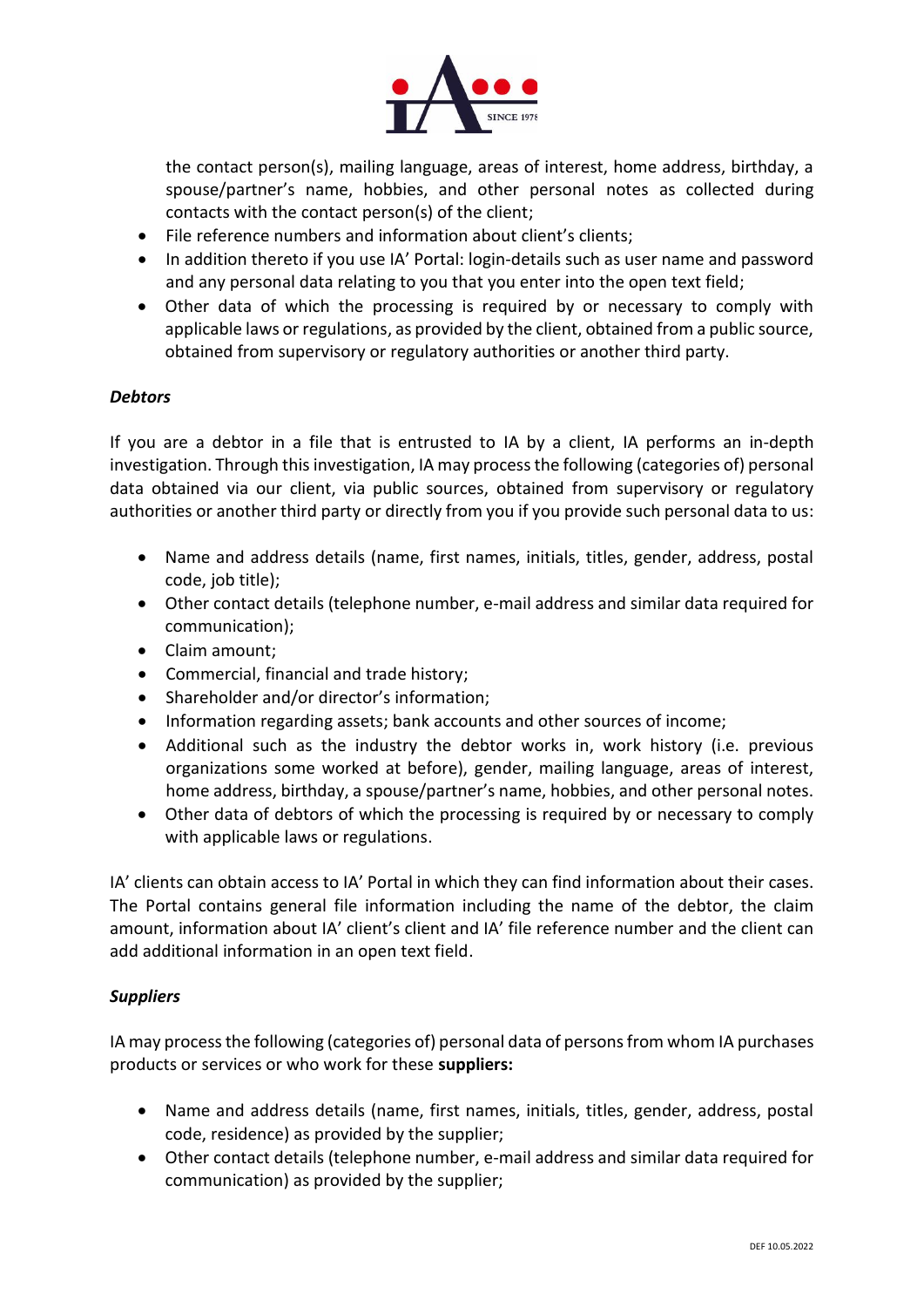

- Data for the purpose of placing orders or purchasing services; calculating and recording fees and expenses and making payments, including the bank account number as provided by the supplier;
- Other data of suppliers of which the processing is required by or necessary to comply with applicable laws or regulations as provided by the supplier, obtained from a public source, obtained from supervisory or regulatory authorities or another third party.

# *Job applicants*

When you apply for a job at IA, we may process the following data in order to deal with your job application:

- Name and address
- Contact details, including telephone number and email address
- Bank details
- Gender
- Date of birth
- Educational attainment
- Availability
- Content of your CV
- Cover letter with your reasons for applying, certificates, references and where relevant: assessment results.

### *Third parties*

When rendering its services IA may process personal data from other third parties, for example shipping agents, port authorities, witnesses, experts, court officials, receivers, clients of IA' clients, governmental officials, lawyers, advisors and notaries with whom IA is in contact. We may process the following (categories) of personal data:

- Name and address details (name, first names, initials, titles, gender, address, postal code, residence), as far as known to IA;
- Other contact details (telephone number, e-mail address and similar data necessary for communication), as far as known to IA;
- Data relating to electronic messages originating from or intended for third parties and data required to maintain contact with these third parties;
- Other data from third parties obtained from public sources or provided to IA by clients (e.g. in IA' Portal), supervisory or regulatory authorities or another third party or the third party itself.

#### Camera surveillance

Please note that we may use camera surveillance at our offices. If this is the case, it will be clearly indicated.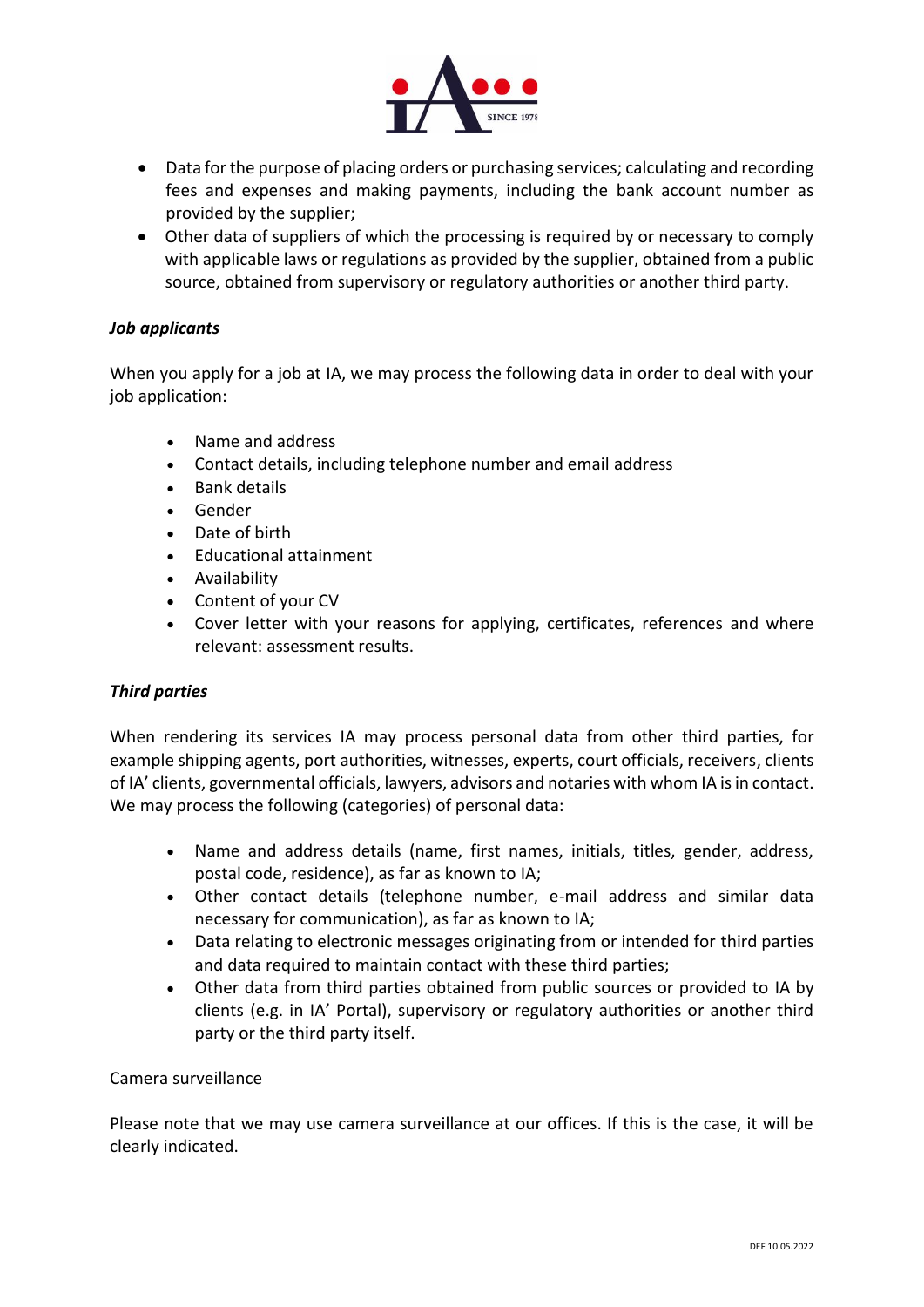

# **On the basis of which legal processing grounds and for which purposes does IA process your personal data?**

IA processes your personal data on the basis of one or more of the following legal processing grounds:

- a) If this is necessary for the performance of an agreement to which you are a party or to perform precontractual acts at your request;
- b) If this is necessary to comply with statutory obligations;
- c) If this is necessary to justify our legitimate interests or the interests of a third party;
- d) Your consent.

If IA processes your personal data on the basis of your consent, IA will ask you for it separately. You may withdraw your consent at any time. IA draws your attention to the fact that the withdrawal of your consent does not affect the lawfulness of the processing of your personal data prior to the withdrawal of your consent.

IA uses the above personal data for the purposes stated below, in respect of which we have indicated for each purpose on the basis of which of the abovementioned legal processing grounds (a through d) IA does so. If the processing is based on the principle of 'legitimate interest', we briefly explain this interest. If you have any specific questions in this respect, please do not hesitate to contact us.

### *Purposes with corresponding processing grounds*

We may process your personal data in order to:

- To provide the requested services *(a, b and c: being able to offer and improve our services)*;
- To provide clients with access to IA' Portal, in which a client can see general information about a case, including, but not limited to the status of the file and the pending amount (*a and c: optimizing our services*), see also under "Cookies";
- For IA's administration, including the calculation or recording of fees or benefits, income and expenses, the payment and collection of claims (including the use of collection agencies or bailiffs) *(a, b and c: the importance of keeping proper records)*;
- To be able to deal with any complaints and disputes about our services *(a, b and c: to defend rights, to maintain and improve existing relationships by means of proper handling of complaints, to improve the quality of our services);*
- To maintain contact and communicate with you (*a, b, c: the interest in bringing IA' services to the attention of existing clients*);
- To handle your job application, more specifically:
	- o Recruitment and selection
	- o Assessment of suitability for a position with IA
	- o Dealing with any expenses incurred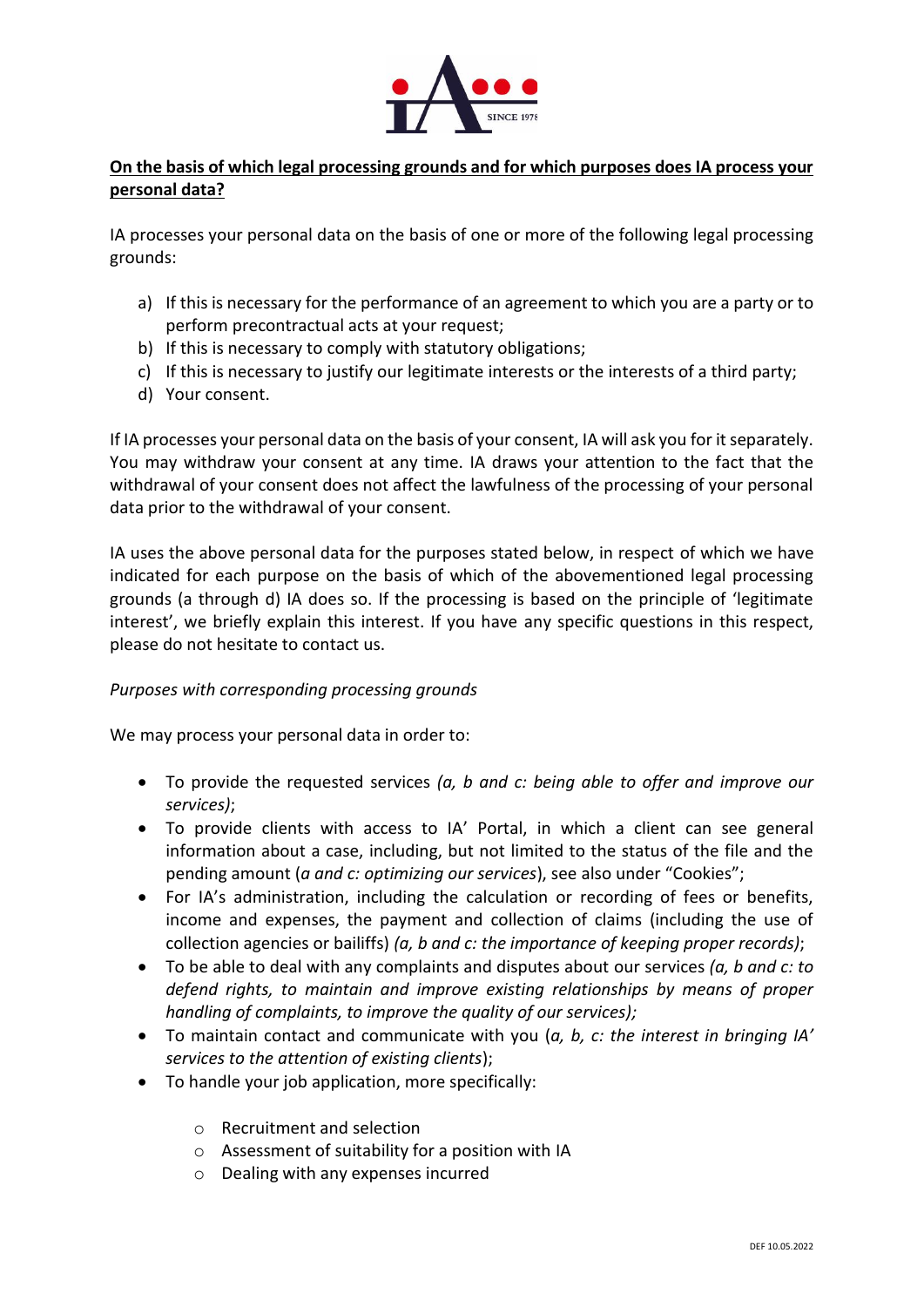

- o Internal checks and business security service
- o Improving our job application procedure
- o Dealing with your questions, comments and complaints
- $\circ$  Analysing and reporting on questions, comments and complaints
- o Regulatory compliance and compliance with court orders

*(a, b, c: our legitimate interest in assessing whether you are suitable for the job opening and d: consent if you wish to remain in our portfolio, see the header: "How long does IA retain your personal data?")*

- For internal knowhow purposes and training *(c: our interest in optimizing our services and training our staff adequately);*
- For placing orders or purchasing services (*a, b and c: our interest in being able to keep proper records);*
- For conducting audits and other internal controls *(a, b and c: our interest in being able to keep proper records)*;
- For the security and access control of our premises property and the protection of our employees and visitors, and for following up incidents (*c: our interest in using camera surveillance to protect our visitors, employees and property*).
- To comply with our legal and statutory obligations *(b, c: the interest of being able to meet these obligations)*;

### **Data security**

IA takes office-wide security measures. Technical measures include the use of access control and restrictions based on function level and jurisdictional clearance. IA also uses firewalls, virus scanners and traffic monitoring. Additional measures include clean desk and screen policy, confidentiality provisions with IA's employee's and IA's service providers.

If you have any questions about the security of your personal data, or if you suspect or see signs of misuse, please contact us via [privacy@iagroup.com.](mailto:privacy@iagroup.com)

#### **Cookies**

When you choose to use our IA Portal, we will place certain cookies on your device (e.g. your computer, smartphone or tablet) in order to ensure that the IA Portal works properly. Cookies are small data files that are stored by your browser on your device read out when you use the IA Portal. IA uses the following functional cookies, also known as necessary cookies:

| <b>Name</b>       | Provider | <b>Purpose</b>                                     | <b>Expiry</b><br>date |
|-------------------|----------|----------------------------------------------------|-----------------------|
| ia portal session | IA       | This cookie contains a unique id to link a Session |                       |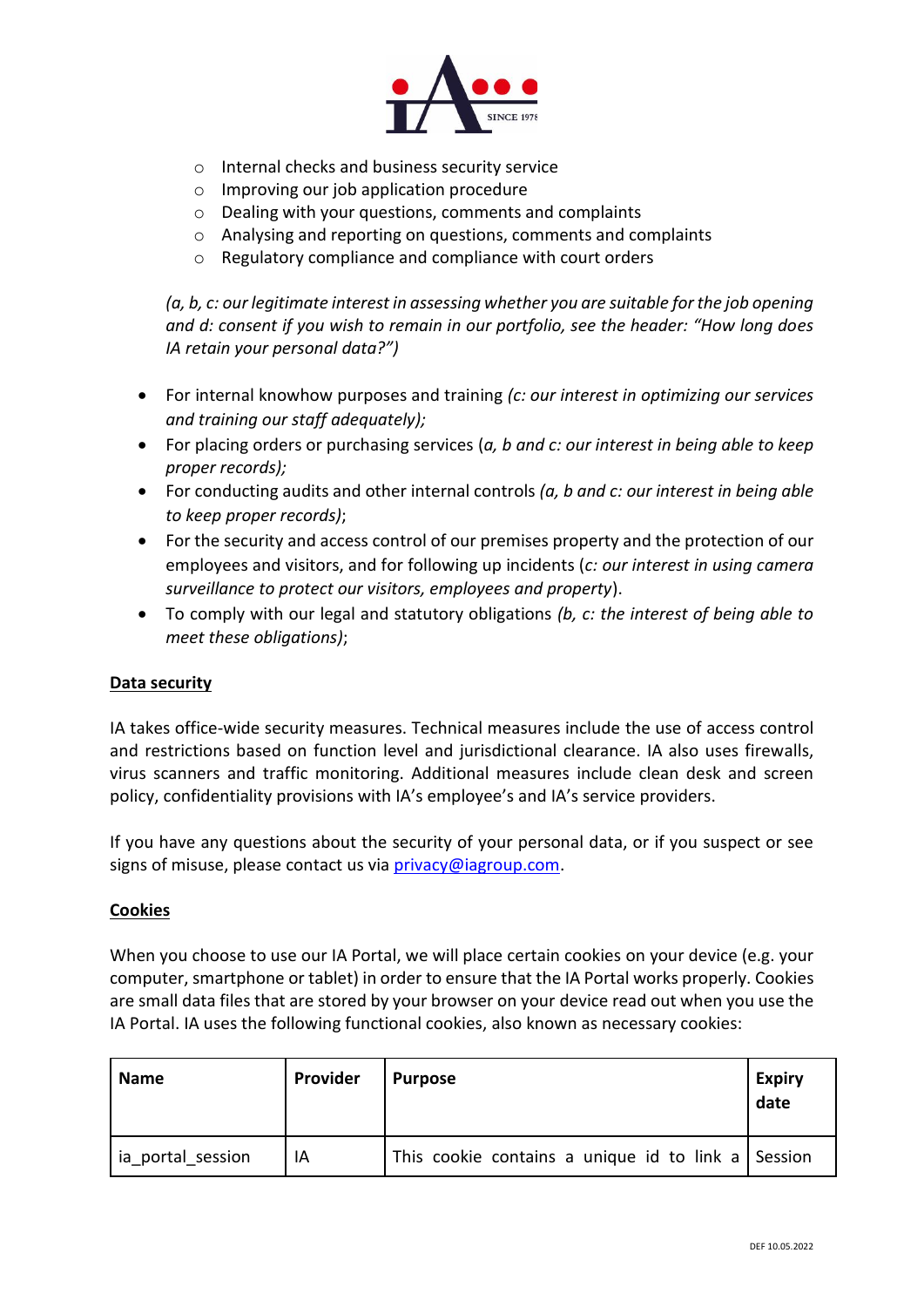

|                   |    | request to a session on the server and to check<br>whether a user is logged in and thereby<br>enables tracking of the session of the user.                                                                              |         |
|-------------------|----|-------------------------------------------------------------------------------------------------------------------------------------------------------------------------------------------------------------------------|---------|
| <b>XSRF-TOKEN</b> | IA | This cookie contains a random unique ID in<br>order to prevent cross-site request forgery<br>(that forces an end user to execute unwanted<br>actions on a web application in which they're<br>currently authenticated). | Session |

**To whom does IA provide your personal data?**

IA does not provide your personal data to third parties ('recipients' within the meaning of the applicable privacy legislation), unless this is necessary for the proper performance of the purposes set out in this Privacy and Cookie Policy, if the law requires us to do so or if you have provided your consent to this end. The third parties to whom the personal data are made available are obliged to handle your personal data confidentially. If these parties qualify as a 'data processor' within the meaning of the applicable privacy legislation, IA will ensure that a data processing agreement is concluded with these parties, which complies with the requirements included in the GDPR.

Third parties which offer services to IA as an independent data controller, such as accountants, civil law notaries experts engaged to provide an opinion or export report, are themselves responsible for the (further) processing of your personal data in accordance with the applicable privacy legislation.

IA can e.g. share personal data with:

- Our local offices and agents;
- Suppliers (for example software suppliers, bailiffs, courier services, translation agencies, accountants, assessment companies etc.);
- With IA's legal successors if IA is acquired by or merged with another company, for example through bankruptcy and also with third parties involved in such proposed or actual business transaction;
- Courts and government institutions;
- Regulators and other authorities.

By nature of our services, personal data of debtors will be shared with the client that has entrusted the respective corresponding file to us.

In order to provide our services, IA might need to transfer your personal data to a recipient in a country outside the European Economic Area with a lower degree of protection of personal data than the European law offers. In that case, IA will ensure that such a transfer of personal data is in accordance with the applicable laws and regulations, for example by concluding a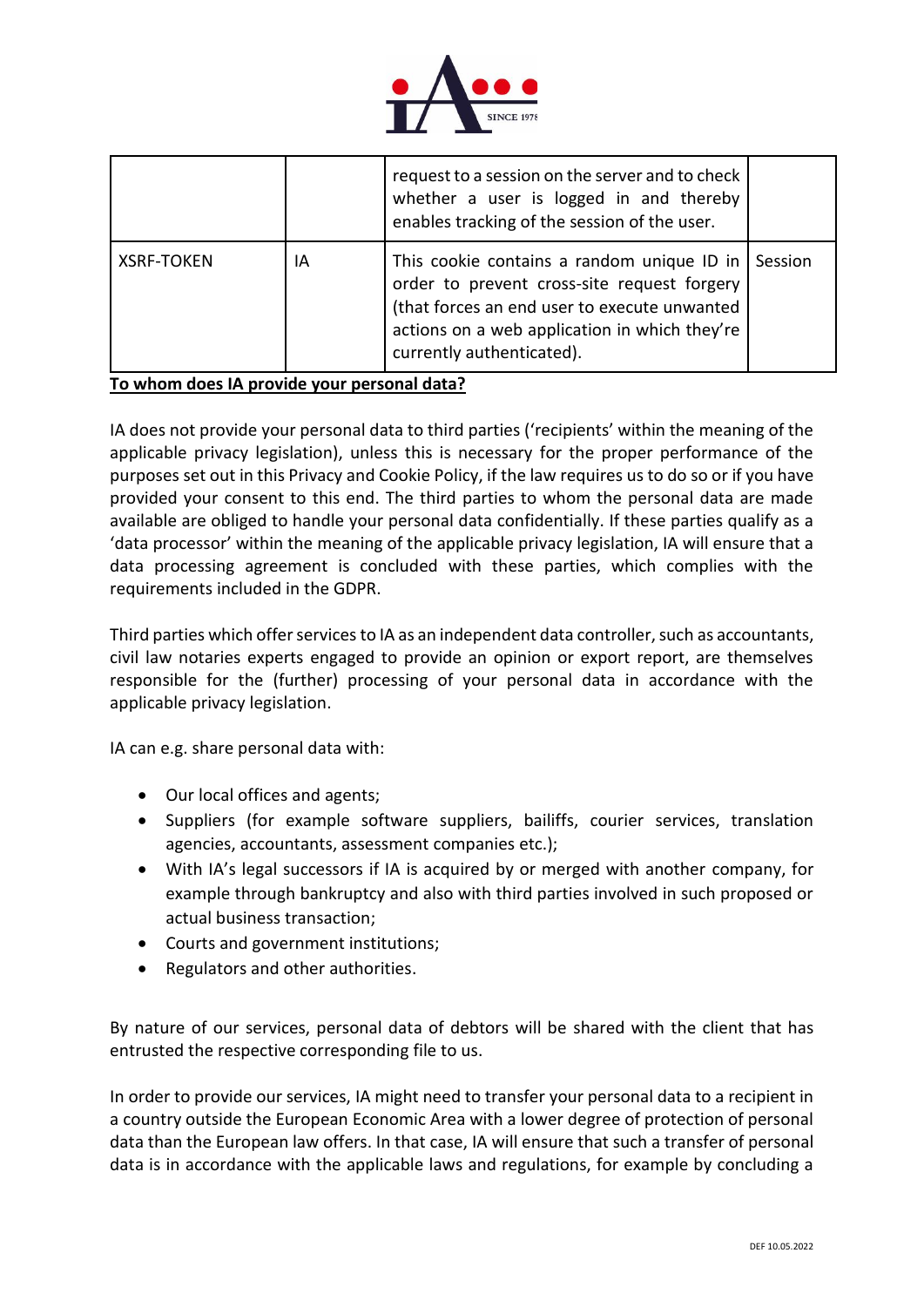

model contract prepared and approved for that purpose by the European Commission and will assess whether any additional measures are necessary to guarantee an appropriate level of protection of your personal data. Please do not hesitate to reach out to IA if you wish to receive more information about the appropriate or suitable safeguards in place for data transfers outside of the European Economic Area or if you would like to obtain a copy of them.

# **How long does IA retain your personal data?**

IA does not retain your personal data in an identifiable form for longer than is necessary to achieve the purposes included in this Privacy and Cookie Policy. More specifically, we apply the following retention periods:

- Personal data that must be kept on the basis of Article 52 of [the Dutch State Taxes Act](https://wetten.overheid.nl/BWBR0002320/2020-01-01) will be kept for 7 years (from the end of the year in which the data in question have lost their current value for the (tax-) related business operations) in connection with the tax retention obligation incumbent on IA pursuant to Article 52(4) of the Dutch State Taxes Act.
- The personal data you provide to IA for your job application will be retained for up to four weeks after the end of the application procedure. With your consent, we will retain your personal data in our portfolio up to one year after termination of the application process. This will give us the possibility to contact you for possible future job openings at IA. Personal data that you have provided in the context of your application will become part of your personnel file when you start working for IA.
- Camera images and corresponding information (date and time stamp) are kept for 72 hours.

The abovementioned specific retention periods can be extended if statutory retention obligations apply or will become applicable. IA may also retain the personal data for a longer period of time if this is necessary in light of IA' legitimate interests, e.g. for the handling of incidents and/or legal disputes. For more information regarding the retention periods related to the use of cookies, we kindly refer you to the section "Cookies" in this Privacy and Cookie Policy.

### **Your privacy rights**

You have the following rights in respect of the processing of your personal data by IA:

- the right to request whether IA processes your personal data and if so, the right to access your personal data and to receive information about the processing of your personal data;
- the right to rectification of your personal data if these are incorrect or incomplete;
- the right to have your personal data deleted ('right to be forgotten');
- the right to object to the processing of your personal data or to limit the processing of your personal data;
- the right to withdraw your consent for the processing of your personal data, if the processing is based on your consent;